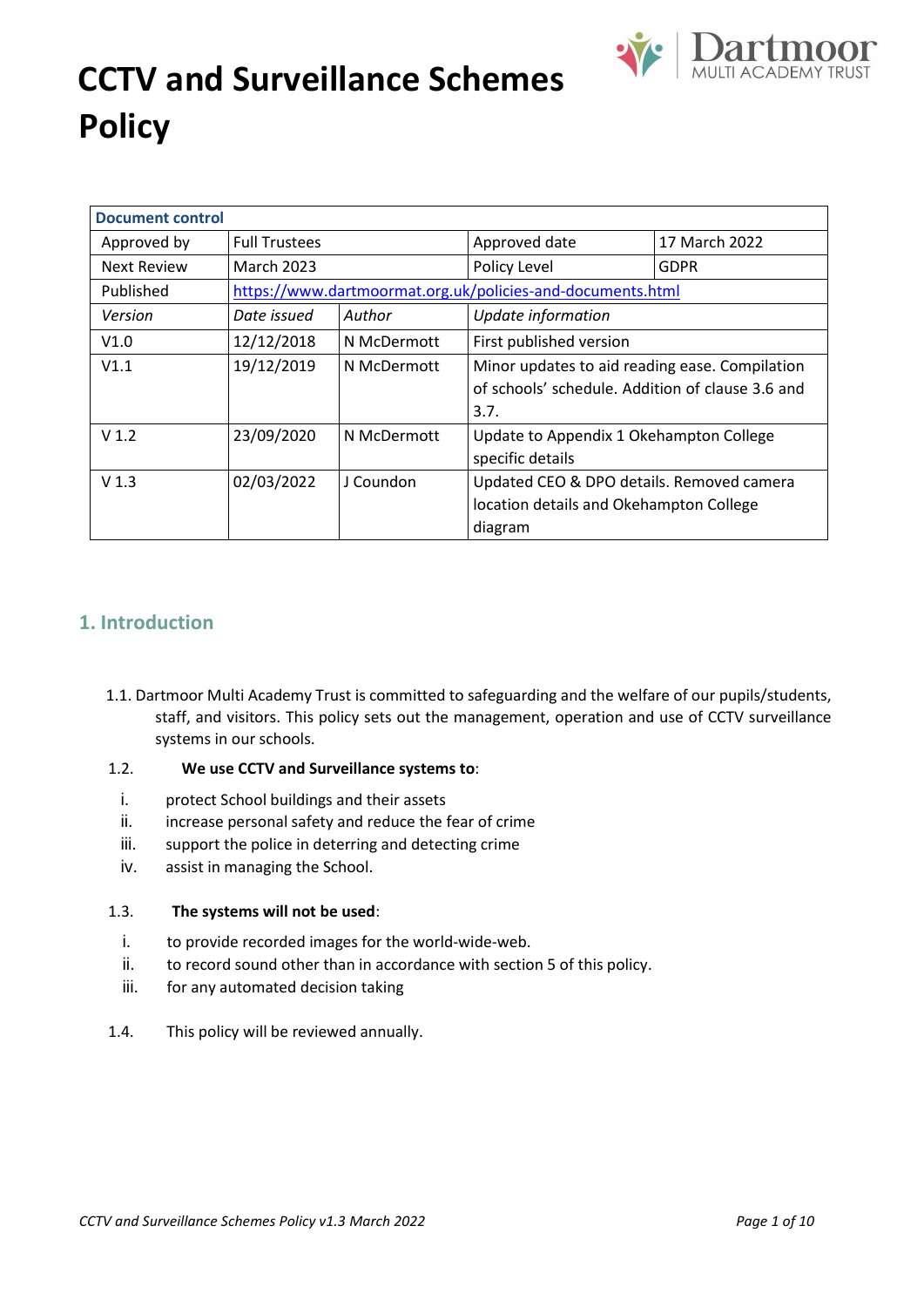

#### **2. Definitions**

- 2.1. "the School" means member Schools of the Dartmoor Multi Academy Trust (DMAT)
- 2.2. "Data Controller" means the School's Data Controller (Headteacher or Head of School)
- 2.3. "Surveillance systems" includes CCTV systems and access control systems.
- 2.4. "Surveillance staff" means employees of the School, which may include senior leadership or administrators or premises staff, with the skills and permission to manage and operate surveillance systems.

#### **3. Statement of Intent**

- 3.1. Surveillance systems are registered with the Information Commissioner under the terms of the Data Protection Act 2018. The Dartmoor Multi Academy Trust will comply with the requirements both of the Data Protection Act and the Commissioner's [CCTV Code of](https://ico.org.uk/media/1542/cctv-code-of-practice.pdf) [Practice.](https://ico.org.uk/media/1542/cctv-code-of-practice.pdf) The Trust will treat all surveillance schemes and all information, documents and recordings obtained and used as data which are protected by the Act.
- 3.2. Warning signs, as required by the Code of Practice of the Information Commissioner will be placed at all access routes to areas covered by School CCTV.
- 3.3. Materials or knowledge secured as a result of CCTV or access control systems will not be used for any commercial purpose. Data will only be released for use in the investigation of a specific crime and with the written authority of the police. Data will never be released to the media for purposes of entertainment.
- 3.4. Systems are planned and designed to give maximum effectiveness, but it is not possible to guarantee that the system will cover or detect every single incident taking place in the areas of coverage. CCTV systems may include fixed or mobile cameras located around School sites.
- 3.5. Cameras will not focus on private homes, gardens and other areas of private property. Cameras will be positioned to avoid capturing the images of persons not visiting the premises.
- 3.6. Unless an immediate response to events is required, cameras will not be directed at individuals, their property or a specific group of individuals, without authorisation being obtained through an [Application for the use of directed surveillance,](https://www.gov.uk/government/publications/application-for-use-of-directed-surveillance) as set out in the Regulation of Investigatory Power Act 2000. Authorising Officers for the Dartmoor Multi

Academy Trust are the Chief Executive Officer (Dan Morrow) and the Data Protection Officer (Education Data Hub). Approval must be obtained from a Justice of the Peace in accordance with [Home Office guidance.](https://assets.publishing.service.gov.uk/government/uploads/system/uploads/attachment_data/file/118173/local-authority-england-wales.pdf) 

3.7. CCTV systems which make use of wireless communication links (e.g. transmitting images between cameras and a receiver) should ensure that these signals are encrypted to prevent interception.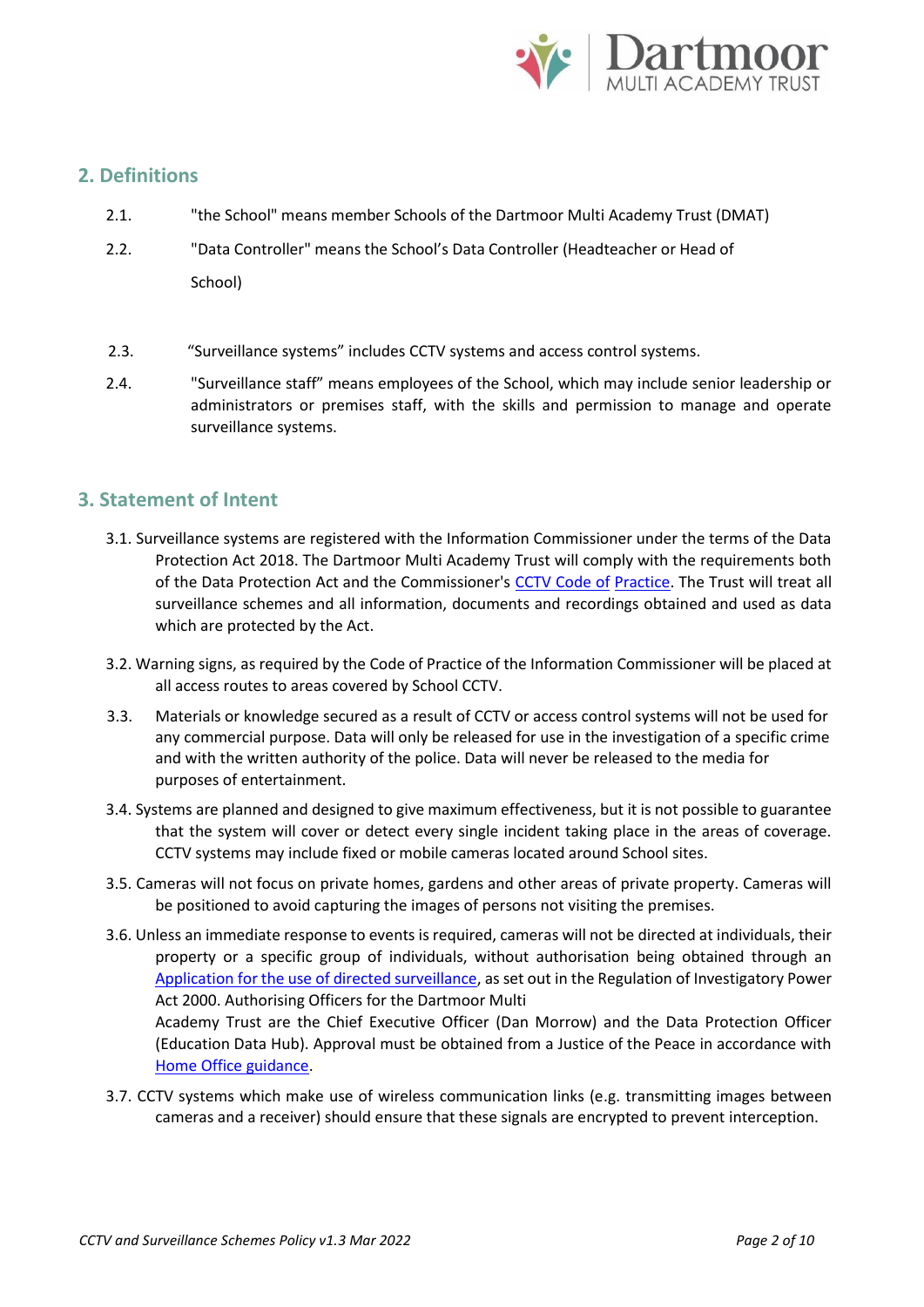

- 3.8. CCTV systems which can transmit images over the internet (e.g. to allow viewing from a remote location) should ensure that these signals are encrypted to prevent interception and also require some form of authentication for access (e.g. a username and secure password).
- 3.9. Schools must ensure that cameras and systems produce clear images which law enforcement bodies (usually the police) can use to investigate crime and these can easily be taken from the system when required.

#### **4. Management of Surveillance systems**

- 4.1. Surveillance systems will be administered and managed by the Data Controller, in accordance with the principles and objectives expressed in the code. The Data Controller is responsible for undertaking systematic checks of the management, operation and retention of data under this policy and recording such checks on the Surveillance Log.
- 4.2. Surveillance systems will be operated 24 hours each day, every day of the year.
- 4.3. Surveillance system controls and hardware will only be accessed by Surveillance staff or authorised personnel. Full details of access must be recorded in the School's Surveillance log (see Appendices for template log).
- 4.4. Day-to-day management is the responsibility of designated Surveillance staff. Surveillance staff will:
	- check and confirm the efficiency of the system regularly including checking that cameras are functional and not obscured, recording and overwrite functions are as designed
	- ensuring appropriate technical, physical and organisational security of systems
	- system maintenance is up to date
- 4.5. **CCTV footage will only be retained for a maximum of 30 days**. This means the right of erasure may not apply as erasure will happen automatically after 30 days. On occasion, we may need to retain data for a longer period, for example, where a law enforcement body is investigating a crime and asks for it to be preserved, to give them opportunity to view the information as part of an active investigation or where the school is investigating an incident. After this time, we will permanently delete the data through secure methods.

#### **5. Covert and audio recording**

- 5.1. The covert surveillance activities of public authorities are not covered here because they are governed by the Regulation of Investigatory Version 1.2 8 20170609 Powers Act (RIPA) 2000 and Regulation of Investigatory Powers (Scotland) Act (RIPSA) 2000. This type of recording is covert and directed at an individual or individuals (Example: The police using covert surveillance equipment to monitor and record the activities of a suspected drug dealer to identify if related offences are committed.
- 5.2. The use of audio recording, particularly where it is continuous, will, in most situations, be considered more privacy intrusive than purely visual recording. Its use will therefore require much greater justification.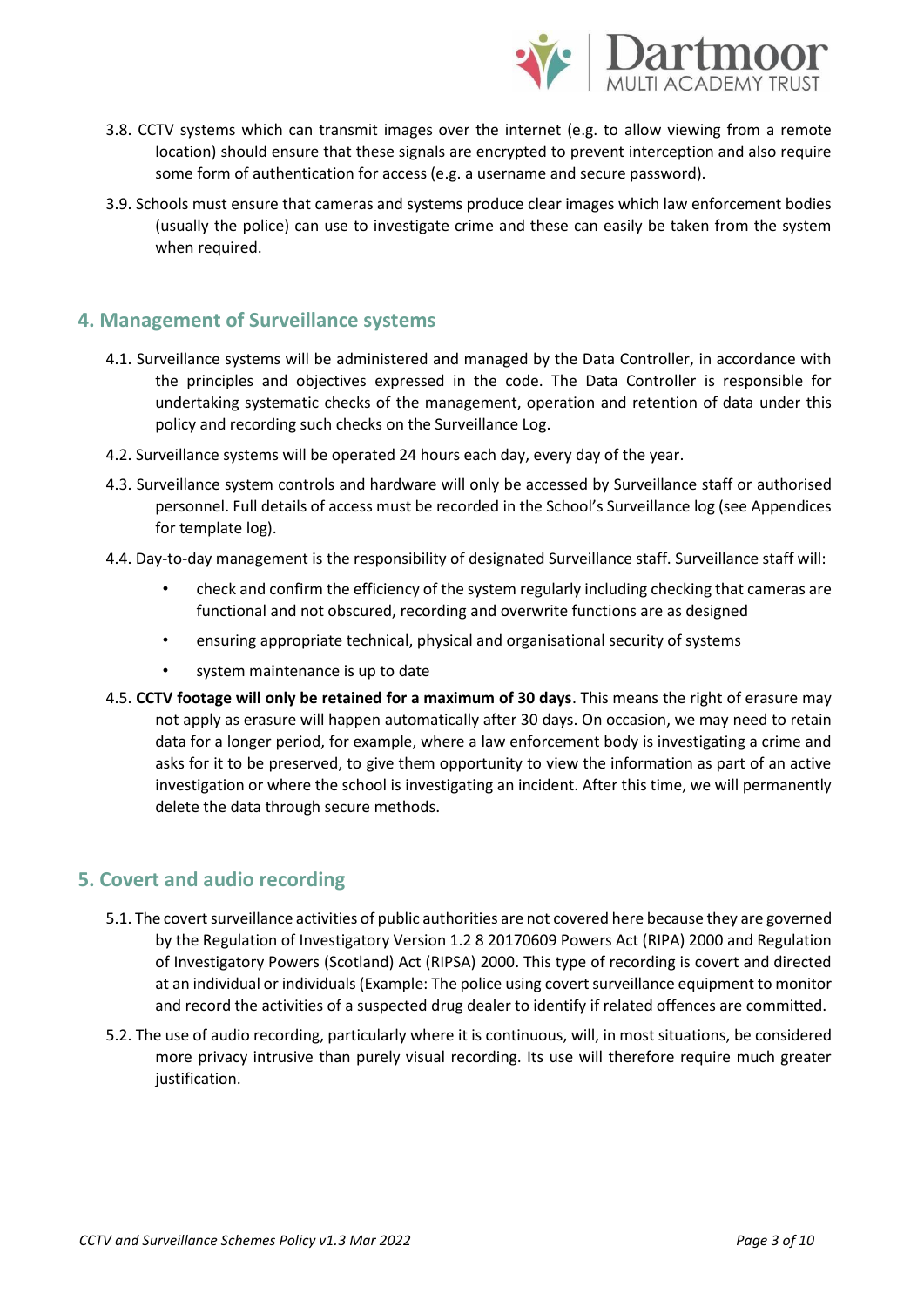

- 5.3. Audio recording will only be used where:
	- 5.3.1. The school has identified a need or issue which can be characterised as a pressing social need and can evidence that this need must be addressed.
	- 5.3.2. The school has considered other less privacy intrusive methods of addressing the need.
	- 5.3.3. Having reviewed the other less privacy intrusive methods, the school has concluded that these will not appropriately address the identified issue and the only way to address the issue is through the use of audio recording.
	- 5.3.4. The school should ensure that at the point of purchase of the audio system all appropriate privacy by design methods have been incorporated into the system. If you have already bought the system, you should look to see if you can incorporate any privacy by design technologies.
	- 5.3.5. If the school is using audio recording, they should ensure the system they have bought provides a high enough quality of recording to achieve the stated aim.
	- 5.3.6. The school should make it clear to data subjects that audio recording is taking place, over and above any visual recording which is already occurring.

#### **6. Data sharing**

- 6.1. Release of data to the police or other authorised applicants will be recorded in the Surveillance Log.
- 6.2. Requests by the police can only be actioned under section 29 of the Data Protection Act 1998. Recordings will only be released to the police on the clear understanding that the recording remains the property of the School, and both the recording and information contained on it are to be treated in accordance with this code. The School also retains the right to refuse permission for the police to pass to any other person the recording or any part of the information contained thereon.
- 6.3. Applications received from outside bodies (for example solicitors) to view or release recordings will be referred to the Headteacher. In these circumstances data will normally be released where satisfactory documentary evidence is produced showing that they are required for legal proceedings, a subject access request, or in response to a court order.
- 6.4. The Data Protection Act provides data subjects (individuals to whom 'personal data' relate) with a right to data held about themselves, including those obtained by CCTV. Requests for data subject access can be made in accordance with the Trust's [Subject Access](https://www.dartmoormat.org.uk/gdpr.html) [Request Policy](https://www.dartmoormat.org.uk/gdpr.html) and must include the date, time and location where the footage is believed to have been captured. Where information of third parties is also shown with the information of the person who has made the access request, we will consider whether we need to obscure this information. In most cases the privacy intrusion to third party individuals will be minimal and obscuring images will not be required. However, consideration will be given to the nature and context of the footage.
- 6.5. Requests under the Freedom of Information Act will be considered following the guidance in the ICO's [CCTV Code of Practice.](https://ico.org.uk/media/1542/cctv-code-of-practice.pdf)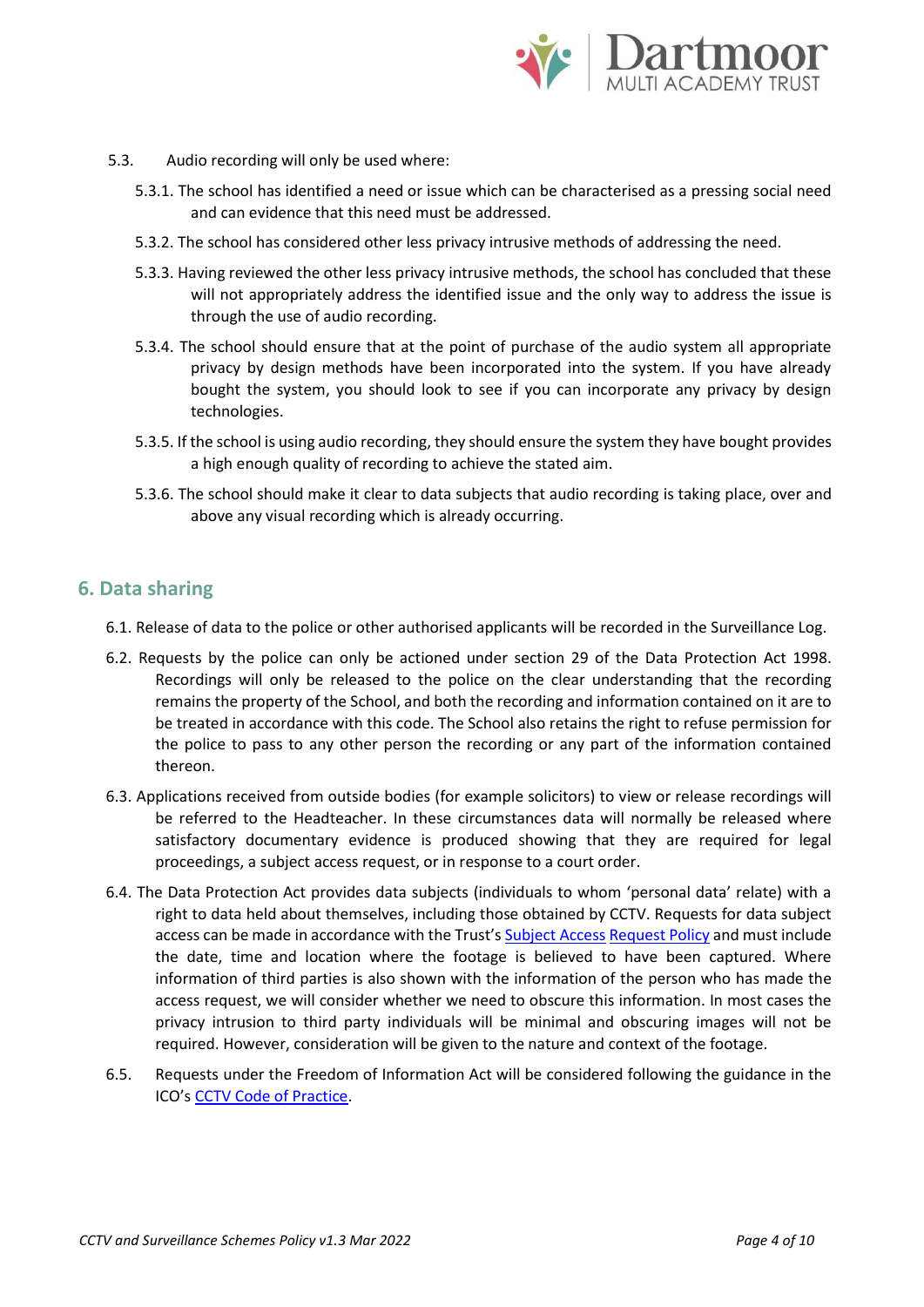

#### **7. Breaches**

7.1. Any breach of this policy will be investigated by the Headteacher and the Trust's Data Protection Officer in line with the Trust's Personal Data Breach Policy.

#### **8. Complaints**

8.1. Any complaints about the School's Surveillance systems can be made via the Trust's Complaints Policy.

#### **9. Appendices**

- 1. Individual School CCTV schedule
- 2. CCTV Signage (print on yellow paper) or ensure similar signage is displayed
- 3. Surveillance Systems Access Log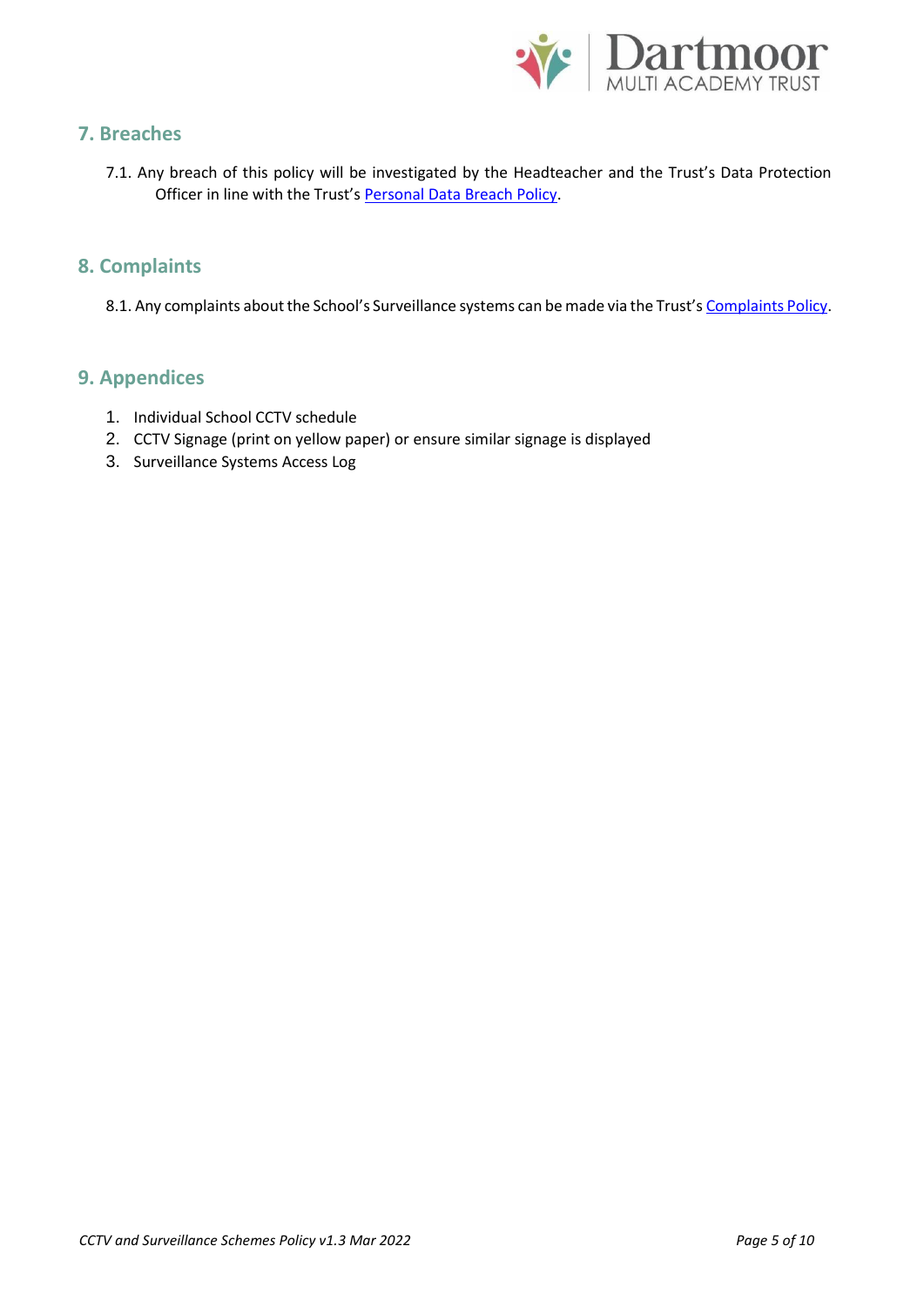### **CCTV and Surveillance Schemes Policy**



| <b>SCHOOL NAME</b>                 | <b>CCTV</b> | <b>Number of</b><br><b>Cameras</b> | <b>Named</b><br>individual<br>responsible for<br>system | <b>Named roles</b><br>with authority<br>to view images<br>on CCTV <sup>1</sup> | Record<br>function | <b>Storage</b><br>location | Image<br>retention<br>period | Service and<br><b>Maintenance</b><br><b>Contractor</b> |
|------------------------------------|-------------|------------------------------------|---------------------------------------------------------|--------------------------------------------------------------------------------|--------------------|----------------------------|------------------------------|--------------------------------------------------------|
| <b>Black Torrington</b><br>Primary | <b>No</b>   |                                    |                                                         |                                                                                |                    |                            |                              |                                                        |
| <b>Bradford Primary</b>            | <b>No</b>   |                                    |                                                         |                                                                                |                    |                            |                              |                                                        |
| <b>Bridgerule Primary</b>          | <b>Yes</b>  | $\overline{2}$                     | lan Warn                                                | <b>HCC Site</b><br>Supervisor<br>IT support<br><b>SLT</b>                      | Continuous         | School                     | 14 days<br>max               | Independent<br>Fire and<br>Security                    |
| <b>Bridestowe Primary</b>          | Yes         | $\overline{2}$                     | Mark Butler                                             | Head of School IT<br>Support                                                   | On motion          | Remote                     | 30 days<br>max               | Hub IT<br>System<br>Manager                            |
| <b>Boasley Cross Primary</b>       | <b>No</b>   |                                    |                                                         |                                                                                |                    |                            |                              |                                                        |
| <b>Chagford Primary</b>            | Yes         | $\mathbf{1}$                       | John Coundon                                            | Head of School<br>IT Support<br>Executive<br>Headteacher                       | On motion          | School                     | 30 days<br>max               | <b>TBC</b>                                             |
| <b>Exbourne Primary</b>            | <b>No</b>   |                                    |                                                         |                                                                                |                    |                            |                              |                                                        |
| <b>Highampton Primary</b>          | <b>No</b>   |                                    |                                                         |                                                                                |                    |                            |                              |                                                        |

**<sup>1</sup> or authorise others to view for identification.**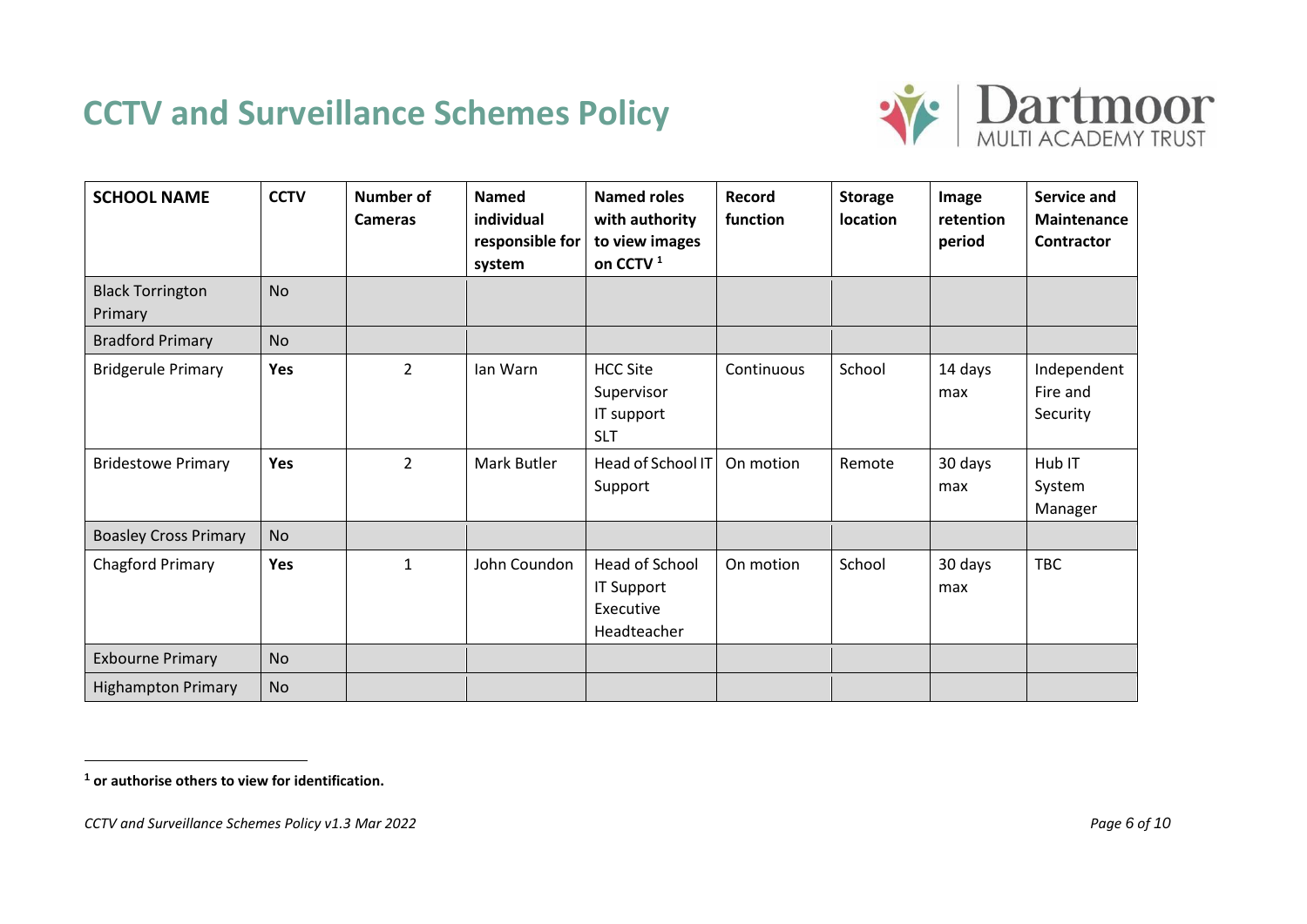| Holsworthy<br><b>Community College</b> | <b>Yes</b> | 61             | lan Warn                       | <b>HCC Site</b><br>Supervisor<br>IT support<br><b>SLT</b> | Continuous | School  | 14 days<br>max | Independent<br>Fire and<br>Security |
|----------------------------------------|------------|----------------|--------------------------------|-----------------------------------------------------------|------------|---------|----------------|-------------------------------------|
| Lydford Primary                        | No         |                |                                |                                                           |            |         |                |                                     |
| Northlew Primary                       | <b>No</b>  |                |                                |                                                           |            |         |                |                                     |
| North Tawton Primary                   | <b>No</b>  |                |                                |                                                           |            |         |                |                                     |
| South Tawton Primary                   | Yes        | $\overline{2}$ | lan Warn/<br><b>Steve Kiff</b> | S Marvin/SLT/ IT<br>Support                               | Continuous | On site | 7 days         | Independent<br>Fire and<br>Security |

| Okehampton | Yes | 10 | Andrew | Headteacher, Deputy      | 30 days | Metcalfe |
|------------|-----|----|--------|--------------------------|---------|----------|
| Primary    |     |    | Morgan | Headteacher, Assistant   | max     | Allen    |
| School     |     |    |        | Headteacher,             |         |          |
|            |     |    |        | Administrator, Caretaker |         |          |
|            |     |    |        |                          |         |          |
|            |     |    |        |                          |         |          |
|            |     |    |        |                          |         |          |
|            |     |    |        |                          |         |          |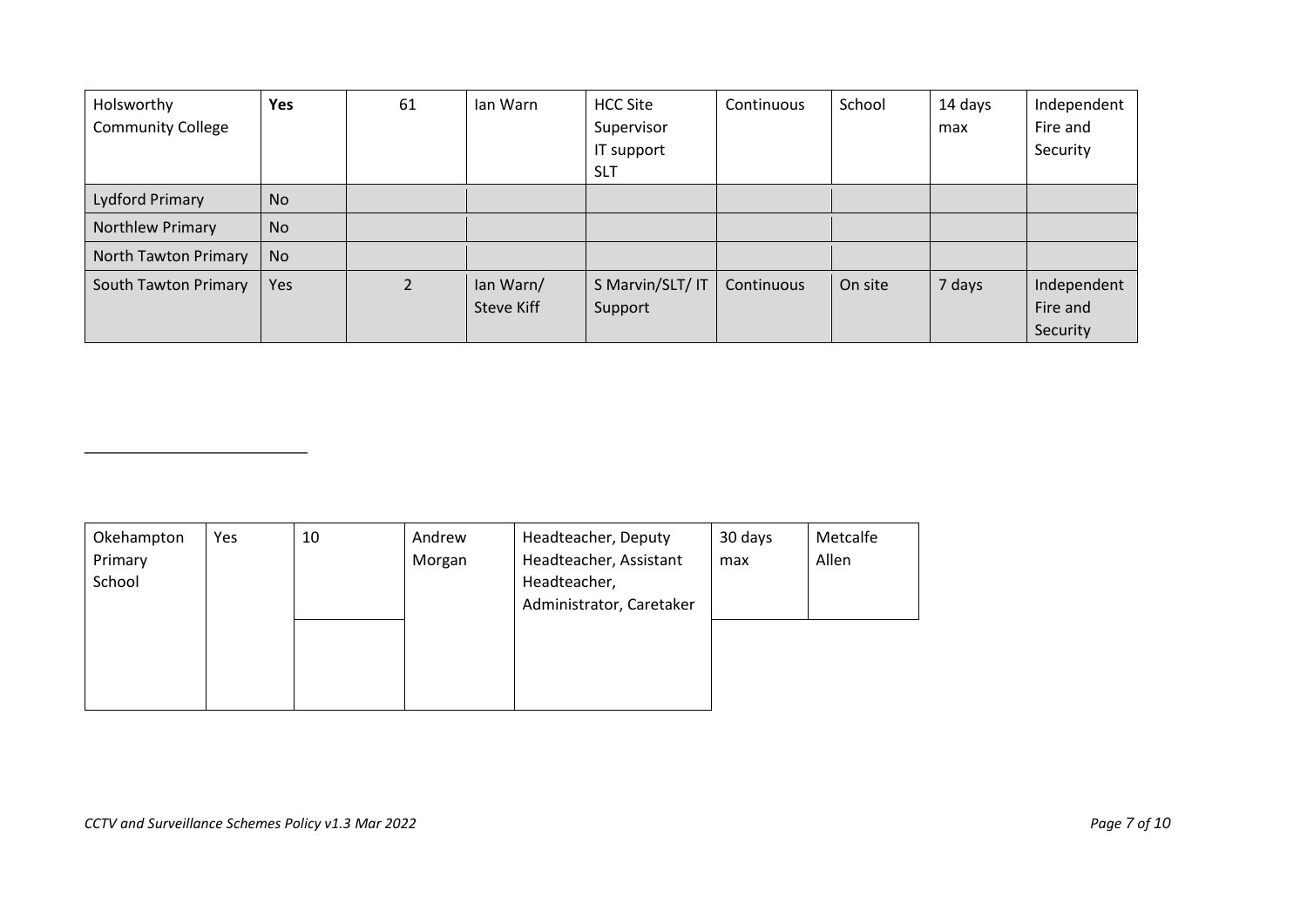| Okehampton<br>College | Yes | 43         | 43         | Carol<br>Newman | Headteacher<br><b>SLT</b><br><b>IT Manager</b><br>IT Support (IP only)<br>Estates Team (JS, MG,<br>DG)<br><b>Behaviour Support</b> | Internal: on<br>motion<br>External:<br>continuous | School | 30 days<br>max | Hub IT<br>System<br>Manager |
|-----------------------|-----|------------|------------|-----------------|------------------------------------------------------------------------------------------------------------------------------------|---------------------------------------------------|--------|----------------|-----------------------------|
| Tavistock<br>College  | Yes | <b>TBC</b> | <b>TBC</b> | L Coe           | Premises Manager,<br>Caretaker/Electrician,<br>Senior Leadership Team                                                              |                                                   | School |                | <b>IFS</b>                  |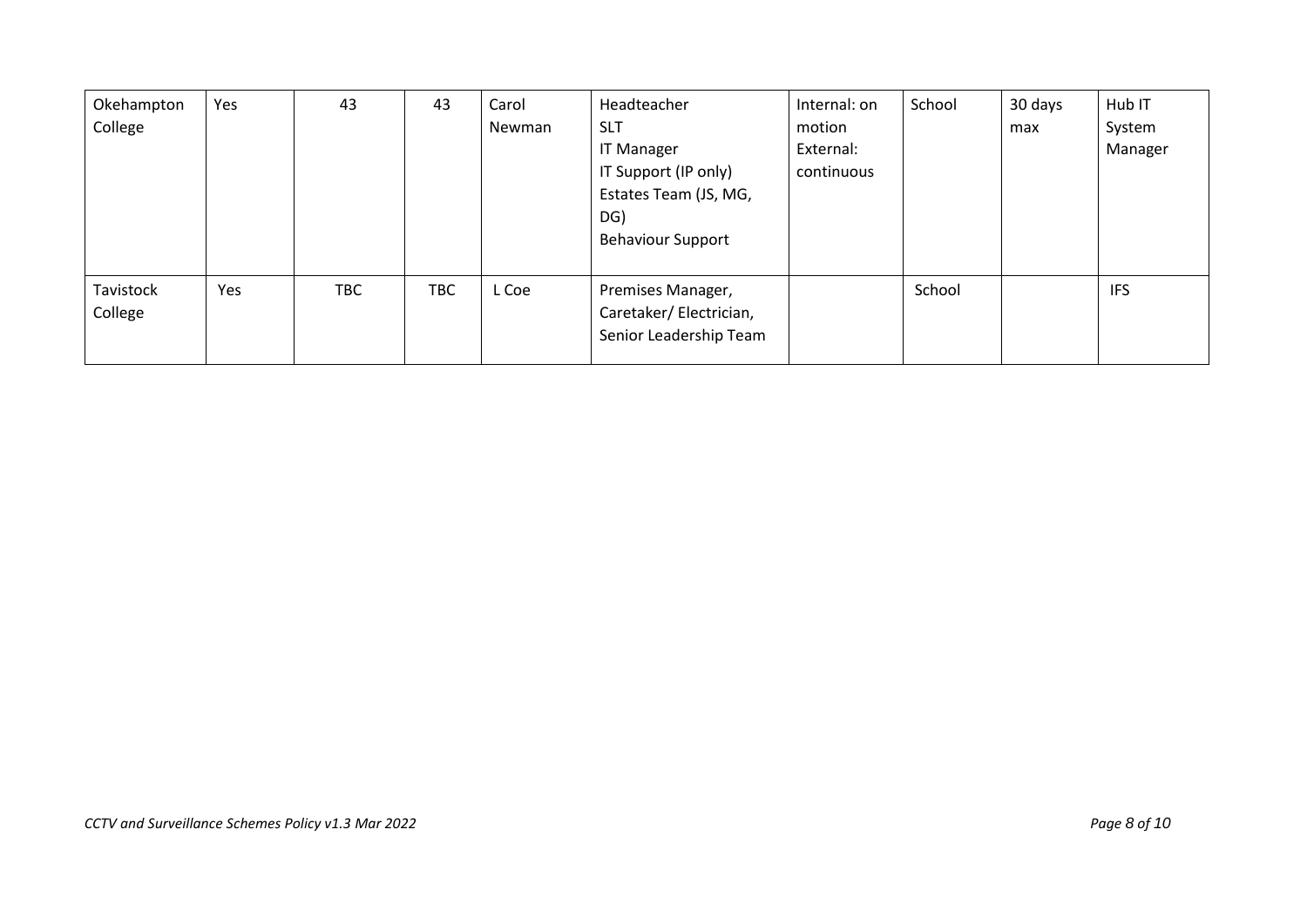# Surveillance Systems Access Log

| Name of person   | <b>Purpose of access</b> | Date | <b>Time</b> | <b>Identity checked</b> | Visit approved by | <b>Notes</b>                           |
|------------------|--------------------------|------|-------------|-------------------------|-------------------|----------------------------------------|
| accessing system |                          |      |             | by                      |                   | To include details of any data removed |
|                  |                          |      |             |                         |                   |                                        |
|                  |                          |      |             |                         |                   |                                        |
|                  |                          |      |             |                         |                   |                                        |
|                  |                          |      |             |                         |                   |                                        |
|                  |                          |      |             |                         |                   |                                        |
|                  |                          |      |             |                         |                   |                                        |
|                  |                          |      |             |                         |                   |                                        |
|                  |                          |      |             |                         |                   |                                        |
|                  |                          |      |             |                         |                   |                                        |
|                  |                          |      |             |                         |                   |                                        |
|                  |                          |      |             |                         |                   |                                        |
|                  |                          |      |             |                         |                   |                                        |
|                  |                          |      |             |                         |                   |                                        |
|                  |                          |      |             |                         |                   |                                        |
|                  |                          |      |             |                         |                   |                                        |
|                  |                          |      |             |                         |                   |                                        |
|                  |                          |      |             |                         |                   |                                        |
|                  |                          |      |             |                         |                   |                                        |
|                  |                          |      |             |                         |                   |                                        |
|                  |                          |      |             |                         |                   |                                        |
|                  |                          |      |             |                         |                   |                                        |
|                  |                          |      |             |                         |                   |                                        |
|                  |                          |      |             |                         |                   |                                        |
|                  |                          |      |             |                         |                   |                                        |